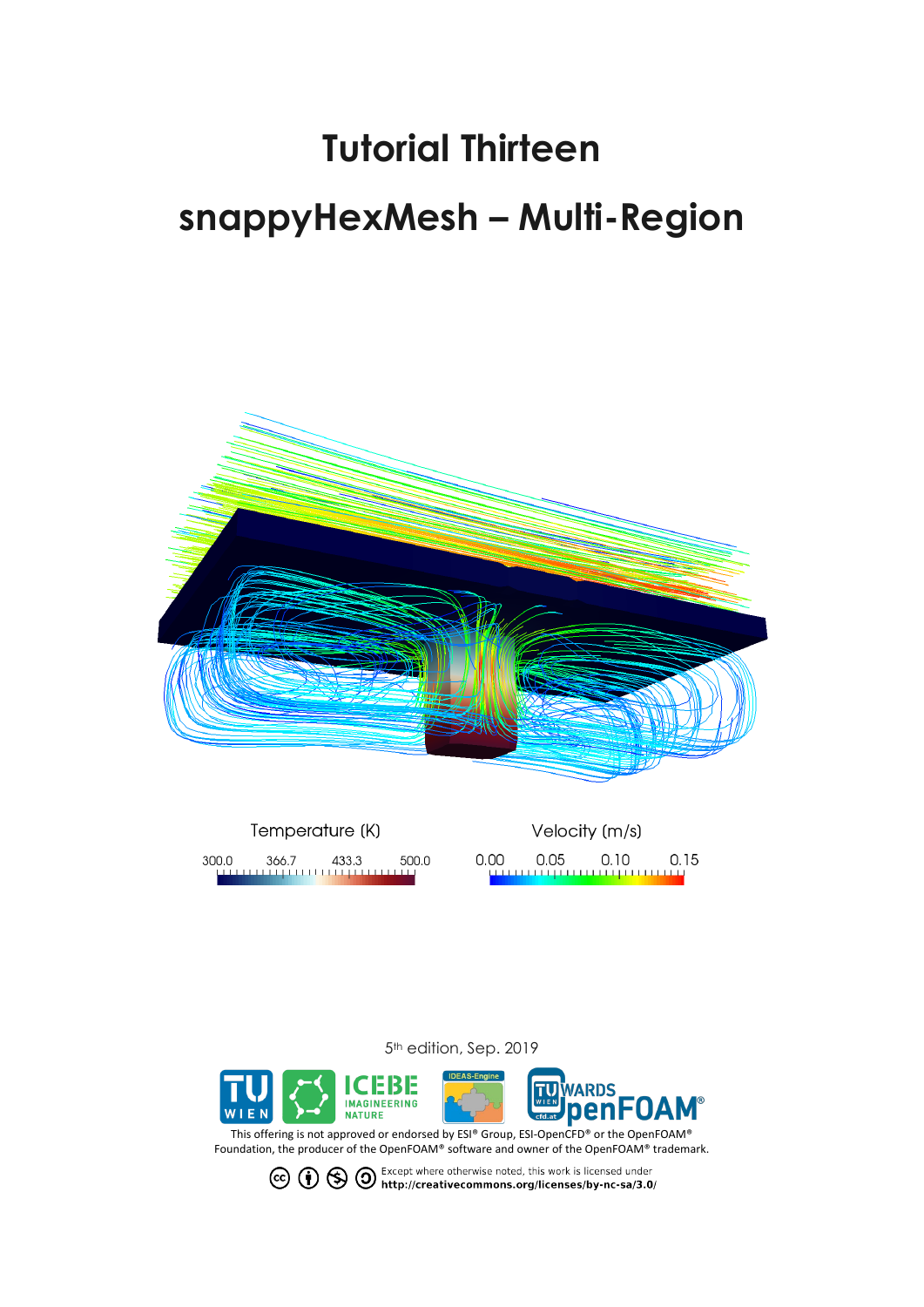

Editorial board:

- Bahram Haddadi
- Christian Jordan
- Michael Harasek

Compatibility:

- OpenFOAM®  $7$
- OpenFOAM® v1906

#### Cover picture from:

• Bahram Haddadi

Contributors:

- Bahram Haddadi
- Philipp Schretter
- Yitong Chen



Publisher: chemical-engineering.at

### **For more tutorials visit: www.cfd.at**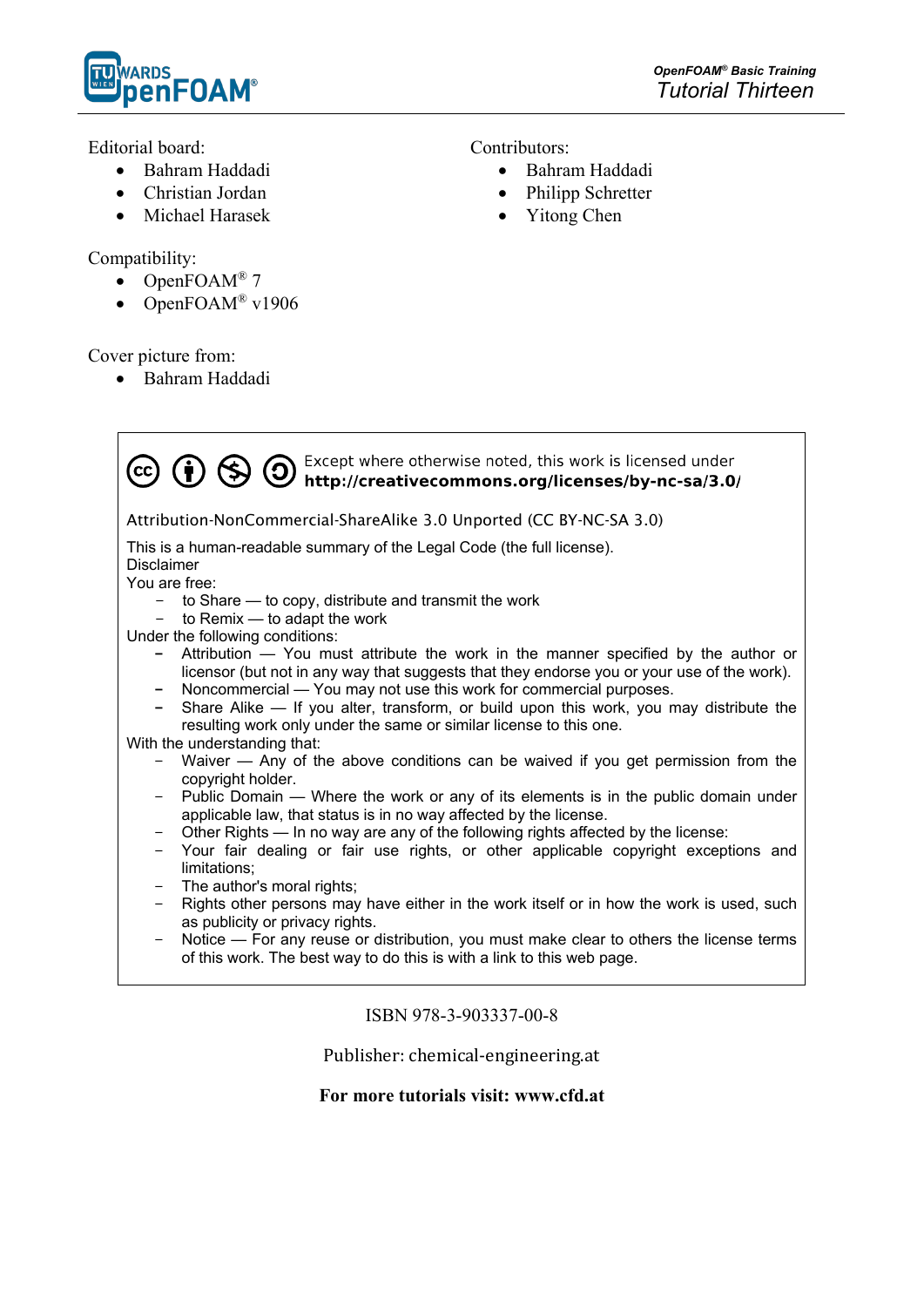

# **Background**

#### *1. Multi-region modeling & why do we need it?*

In multi-region modeling, the entire computational domain is divided into individual regions, with each region representing a coherent continuum of the same phase. The key feature of this type of modeling is that separate governing transport equations are solved for each region.

In general, two different approaches have been adopted in the past to solve multi-region problems:

- Monolithic: solve using a single coupled matrix equation system
- Partitioned: solve using separate matrix equation systems

In this OpenFOAM<sup>®</sup> tutorial, we are focusing on the partitioned approach. The fundamental steps in this approach are outlined below:

- 1. Define the whole mesh domain and the separate regions within it. Assign cells into each region
- 2. Specify field variables in each region
- 3. Solve the transport equation in each individual region
- 4. Multiregional coupling at the interface between different regions
- 5. Iteration to achieve fully/coupled solution

#### *2. chtMultiRegionFoam solver*

This solver is developed to solve heat transfer problems between multiple regions.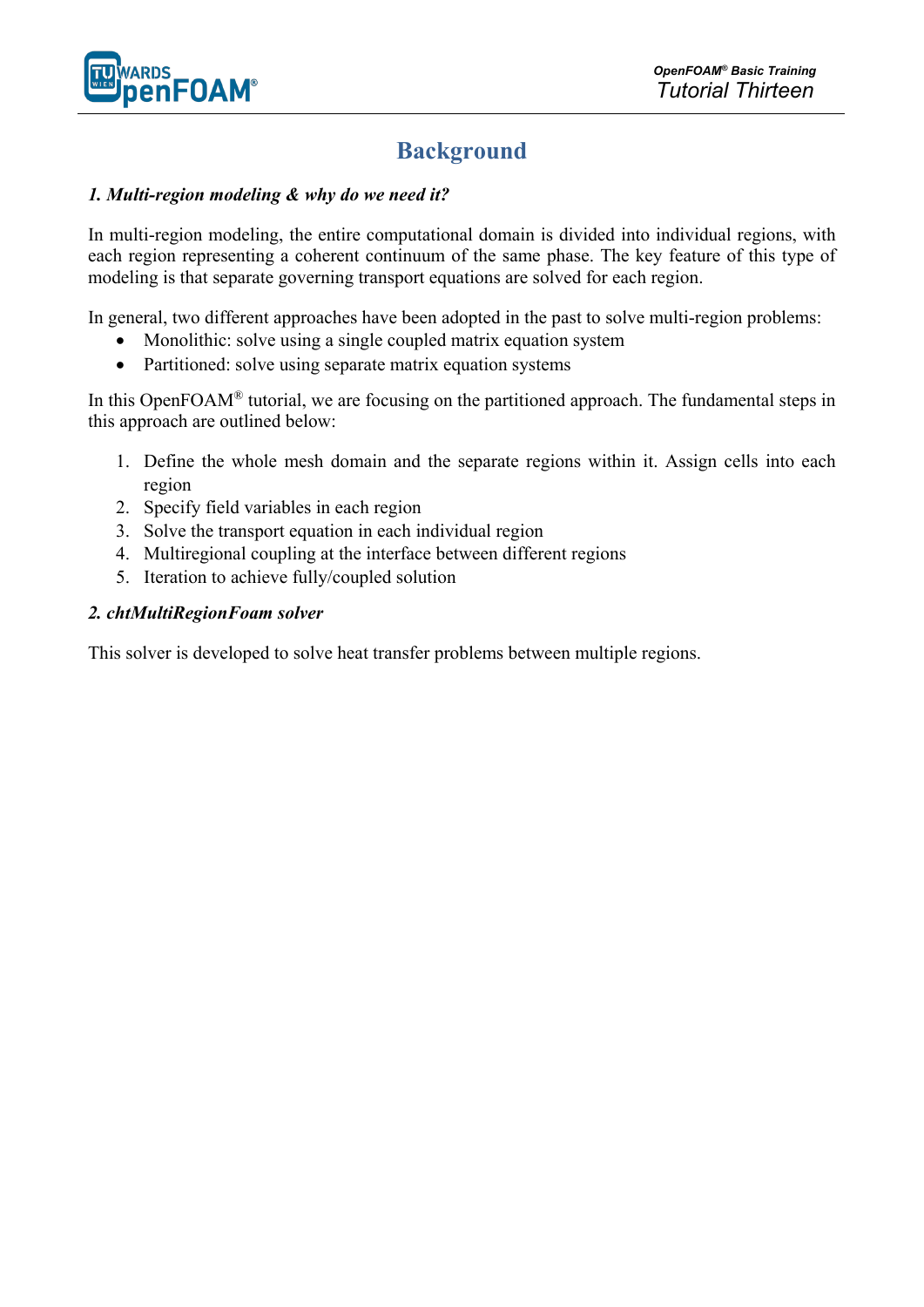

# **snappyHexMesh - snappyMultiRegionHeater**

#### **Simulation**

The procedure described in this tutorial is structured in the following order:

- Creation of the geometry data
- Tutorial on Meshing a geometry with more than one region
- Run an OpenFOAM® simulation with the generated mesh using chtMultiRegionFOAM

#### **Objectives**

• Understanding multi region meshing with the meshing tool *snappyHexMesh*

#### **Data processing**

Import your simulation to ParaView. Analyze the flow field through the flange and the heat distribution in the flange.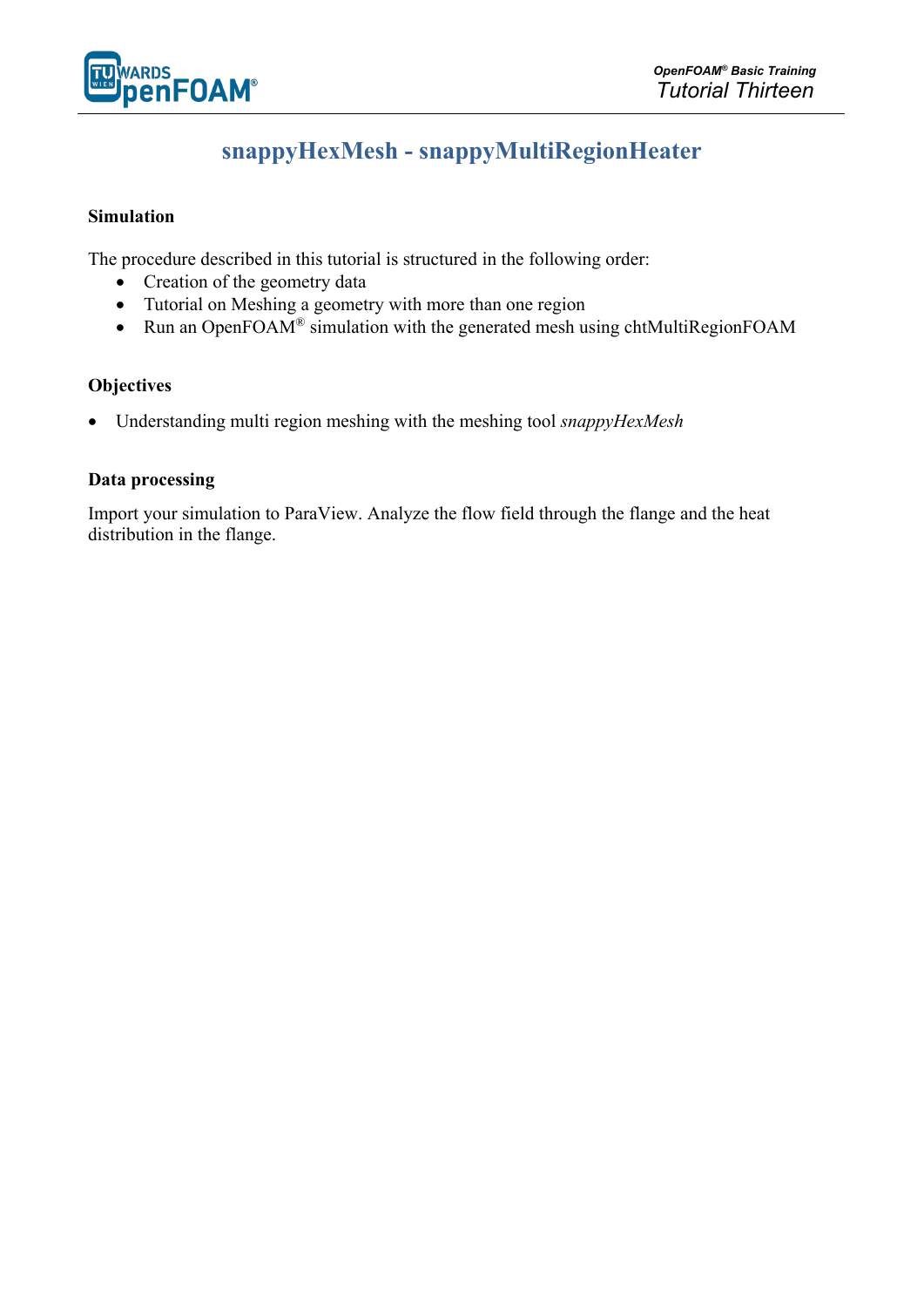

## **1. Pre-processing**

## *1.1. Copy tutorial*

Download the following tutorial to your working directory (the folders should be created by user and then download the files and place them in relevant folders):

[https://github.com/OpenFOAM/OpenFOAM-](https://github.com/OpenFOAM/OpenFOAM-5.x/tree/master/tutorials/heatTransfer/chtMultiRegionFoam)[5.x/tree/master/tutorials/heatTransfer/chtMultiRegionFoam](https://github.com/OpenFOAM/OpenFOAM-5.x/tree/master/tutorials/heatTransfer/chtMultiRegionFoam)

### *1.2. 0 directory*

Unlike the single region simulations in the 0 directory an individual folder per region exist which stores the files including initial and boundary conditions for that region. Also in the 0 directory some files exists which are just dummy files that will not be used in the simulations. The initial and boundary conditions for each region are changed and updated using the *changeDictionary* utility which will be explained later.

OpenFOAM® v1906: Copy 0.orig folder and rename it to 0!

### *1.3. constant directory*

Also in the constant directory exist a folder per region; in this case, the domain is split into the following regions: bottom air, heater, left solid, right solid and top air. Within the designated folder, there are relevant dictionaries that describe the physical properties, turbulence or radiation behavior of each region, e.g. radiationProperties, turbulenceProperties and thermophysicalProperties.

The polyMesh directory in the constant folder includes the original mesh while the polyMesh directories in each region folder include the split mesh for that region with the new boundaries between regions.

Unlike polyMesh directories there exist just one triSurface folder which stores all the stl files for mesh creation using snappyHexMesh.

In the regionProperties file, the physical phase of each region is specified. As you can see, bottom and top air regions are fluid, whereas heater, left and right solid are in solid phase.

// \* \* \* \* \* \* \* \* \* \* \* \* \* \* \* \* \* \* \* \* \* \* \* \* \* \* \* \* \* \* \* \* \* \* \* \* \* \* \* \* \* \* \* \* \*// regions  $\left($  fluid (bottomAir topAir) solid (heater leftSolid rightSolid) ); // \* \* \* \* \* \* \* \* \* \* \* \* \* \* \* \* \* \* \* \* \* \* \* \* \* \* \* \* \* \* \* \* \* \* \* \* \* \* \* \* \* \* \* \* \*//

OpenFOAM® v1906: Copy the file g from constant/topAir to the constant directory!

### *1.4. system directory*

Like constant directory also in system directory a folder per region can be found and all the settings for that region are stored in the corresponding folder, e.g. fvSolution, fvSchemes and decomposeParDict. The fvSchemes file in the system directory is a dummy file while the fvSolution includes the number of outer correctors setting for PIMPLE algorithm. There is also just one controlDict file and it is in main system folder.

*Note: For running the simulations in parallel the decomposeParDict files for all the regions should*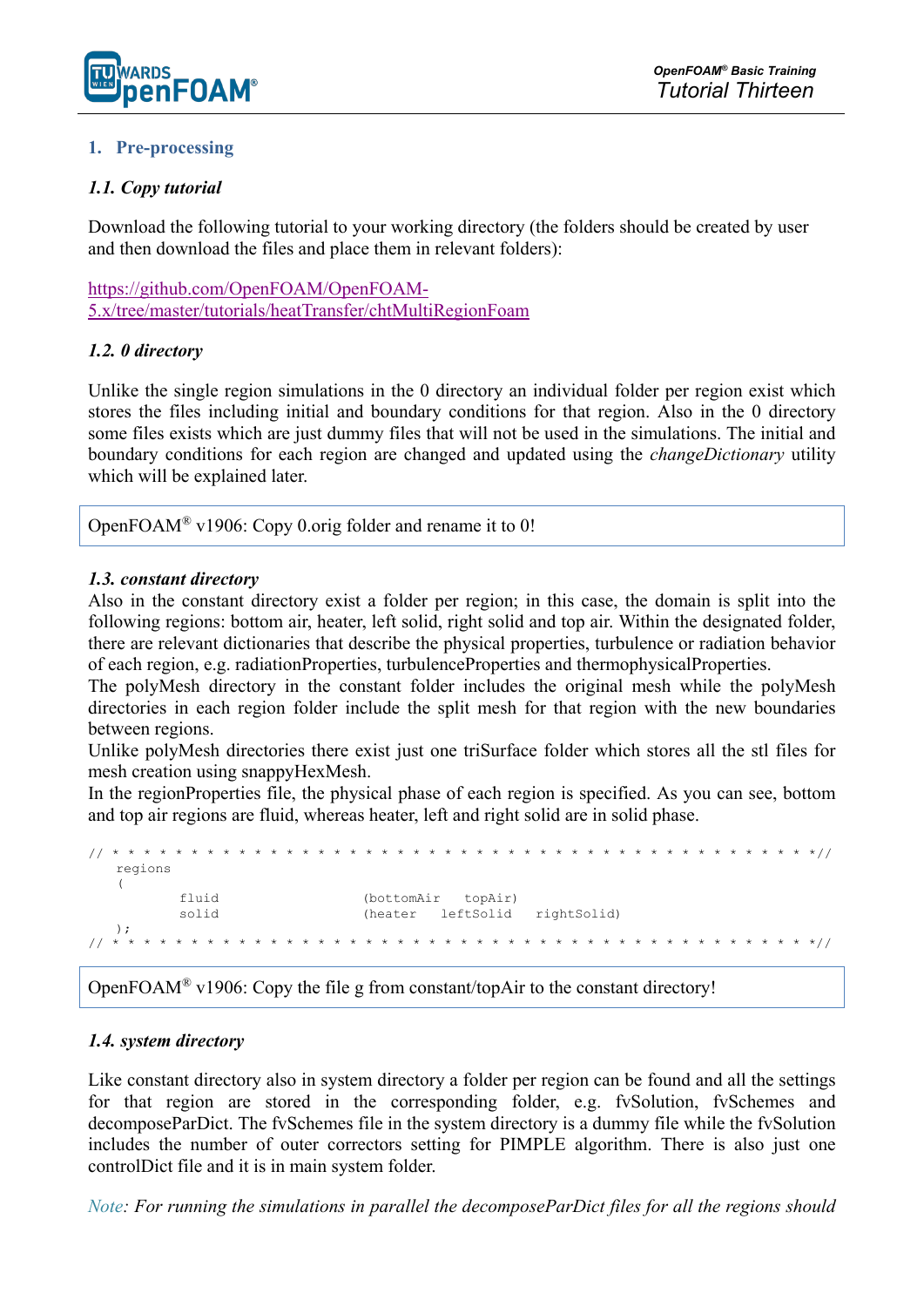

*have the same settings as the main one in the system directory. This is not valid for parallel meshing using snappyHexMesh while it just uses the decomposeParDict file in the main system directory.*

The files needed for creating a multi-region mesh are the same as the mesh for single-region, except for slight differences in snappyHexMeshDict file:

locationInMesh: In a multi-region mesh this point is not used but it should be defined just as a place holder.

refinementSurfaces: Different regions are defined in here. E.g. for the region BottomAir all the faces and cells inside the bottomAir stl (each region stl should be a closed volume) file are marked with bottomAir flag (in faceZone and cellZone).

```
// * * * * * * * * * * * * * * * * * * * * * * * * * * * * * * * * * * * * * * * * * * *//
castellatedMeshControls
{
      maxLocalCells 100000;
     maxGlobalCells 2000000;
      minRefinementCells 10;
     nCellsBetweenLevels 2;
      features
      (
\left\{ \begin{array}{c} 0 & 0 \\ 0 & 0 \end{array} \right\} file "bottomAir.eMesh";
               level 1;
 }
     …
\{ file "topAir.eMesh";
          level 1;
 }
      );
      refinementSurfaces
\left\{\begin{array}{ccc} \end{array}\right\} bottomAir
\left\{ \begin{array}{c} 1 & 1 \\ 1 & 1 \end{array} \right\} level (1 1);
                    faceZone bottomAir;
                    cellZone bottomAir;
               cellZoneInside inside;
     }
    …
              rightSolid
    \left\{ \begin{array}{cc} 0 & 0 \\ 0 & 0 \end{array} \right\} level (1 1);
                    faceZone rightSolid;
                     cellZone rightSolid;
               cellZoneInside inside;
     }
          }
          resolveFeatureAngle 30;
          refinementRegions
    \left\{ \begin{array}{c} \end{array} \right. }
          locationInMesh (0.01 0.01 0.01);
          allowFreeStandingZoneFaces false;
    }
// * * * * * * * * * * * * * * * * * * * * * * * * * * * * * * * * * * * * * * * * * * *//
```
After creation of the mesh and splitting to different regions the initial and boundary conditions for each region can be manually set in the relevant region folders in 0 directory. This process can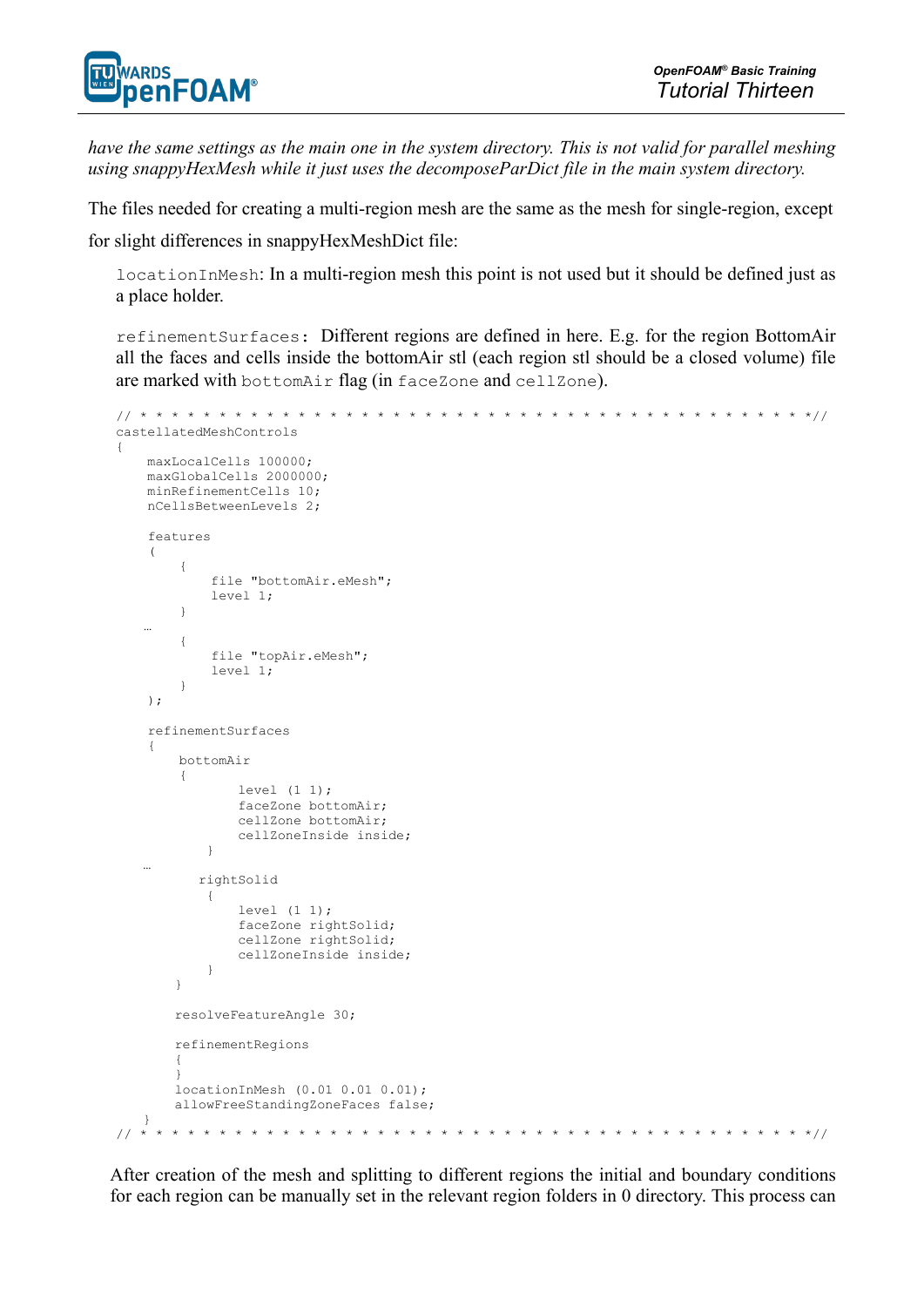

be also automated usind the changeDictionary utility. The dictionary file for this utility for each region is in the relevant region folder in the system directory: changeDictionaryDict.

See below the changeDictionaryDict file for the heater region. In the boundary sub-dictionary type of boundaries for minY, MinZ and maxZ are set to patch. Then for T the internal field will be overwritten with uniform 300. In the next step all the boundaries in the T file for heater region will be set to zeroGradient (".\*" means all the boundaries with any name) and after that the bounadries with the name "heater\_to\_.\*" will be changed to turbulentTemperatureCoupledBaffleMixed and minY will be changed to fixedValue.

```
 // * * * * * * * * * * * * * * * * * * * * * * * * * * * * * * * * * * * * * * * * * * *//
       boundary
       {
           minY 
           {
                 type patch;
           }
           minZ
           {
                 type patch;
           }
           maxZ
           {
                 type patch;
           }
       }
       T
       {
           internalField uniform 300;
           boundaryField
            {
                w \rightarrow w {
                  type zeroGradient;<br>value uniform 300:
                                       uniform 300;
                }
                "heater_to_.*"
                {
                    type compressible::turbulentTemperatureCoupledBaffleMixed;
                  Thbr T;<br>
knappaMethod solidThermo;
                  knappaMethod<br>value
                                       uniform 300;
                }
               minY
                {
                   type fixedValue;
                    value uniform 500;
                }
       \begin{array}{c} \hline \end{array} }
                                                       // * * * * * * * * * * * * * * * * * * * * * * * * * * * * * * * * * * * * * * * * * * *//
```
In the meshQualityDict file, change the following line:

#includeEtc "caseDicts/meshQualityDict"

#### to

#includeEtc "caseDicts/mesh/generation/meshQualityDict.cfg"

OpenFOAM® v1906: Do not change the meshQualityDict file!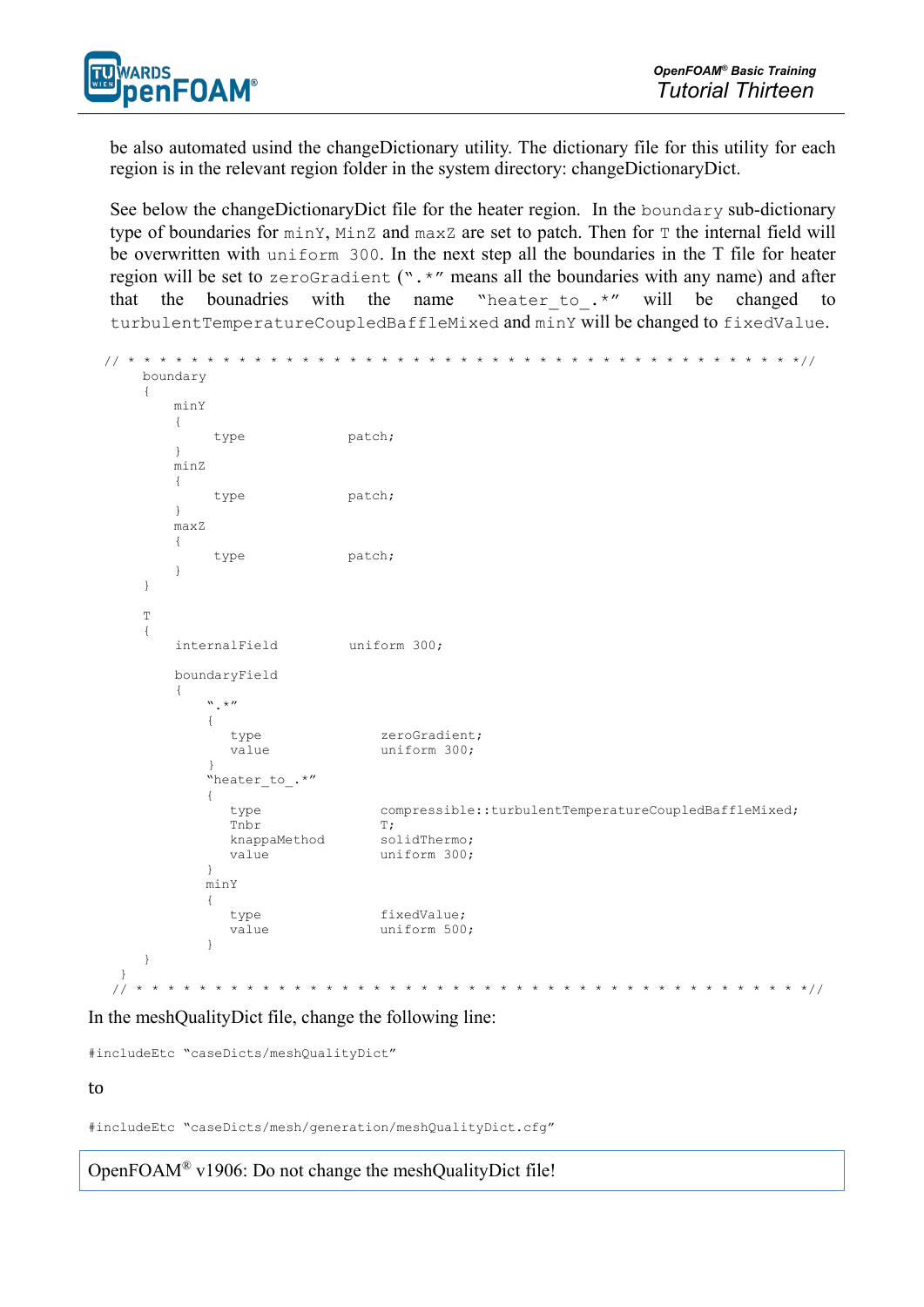

OpenFOAM® v1906: Add the pRefCell/pRefValue lines to the fvSolution file for the bottomAir region:

```
PIMPLE
{
      momentumPredictor yes;
      nCorrectors 2;
     nNonOrthogonalCorrectors 0;<br>pRefCell 0:
     pRefCell 0;<br>pRefValue 1e5;
     pRefValue
}
Add the missing ";" to the fvSolution files for bottomAir and topAir regions:
```
*Note: Add the missing ";" to the fvSolution files for bottomAir and topAir regions:*

```
"(rho|rhoFinal)"
{
    solver PCG:
    preconditioner DIC;<br>tolerance 1e-7:
    tolerance 1e<br>relTol 0:
      relTol 0;
}
```
#### **2. Mesh creation and running simulation**

The background mesh is created with blockMesh.

#### >blockMesh

Equal to the single region case, the command surfaceFeatureExtract creates the **eMesh** files from the stl files with the geometry data. Also the folder *extendedFeatureEdgeMesh* is created in the constant directory. The creation of eMesh files with the command surfaceFeatureExtract is not obligatory. This step is only necessary, if certain edges need to be refined.

#### >surfaceFeatureExtract

For performing the meshing in parallel, the geometry needs to be decomposed prior to running *snappyHexMesh*. Depending on the number of subdomains, defined in the *decomposeParDict*, the processor folders are created accordingly.

#### >decomposePar

*Note: It is recommended, not to use the scotch method to decompose the region. Rather, the hierarchical or the simple method should be used. In case of scotch method, errors can occur while executing snappyHexMesh or while reconstructing the mesh.*

In order to prevent the creation of the folders 1, 2 (castellation and snapping features are turned on while layering is turned off) and only keep the final time step folder with the final mesh, the command *-overwrite* can be added after *snappyHexMesh.* In this case, only one folder, *0,* is created with the files **pointLevel** and **cellLevel**. The mesh data in this case is located in constant/polyMesh.

>mpirun -np 4 snappyHexMesh -parallel -overwrite

*Note: If castellatedMesh and snap are set on true in the snappyHexMeshDict, only the snapped mesh is stored, whereas the intermediate step castellatedMesh is overwritten. If castellatedMesh, snap and addLayers are set on true in the snappyHexMeshDict, only the layered mesh is stored and the previous intermediate steps castellatedMesh and snap are overwritten.*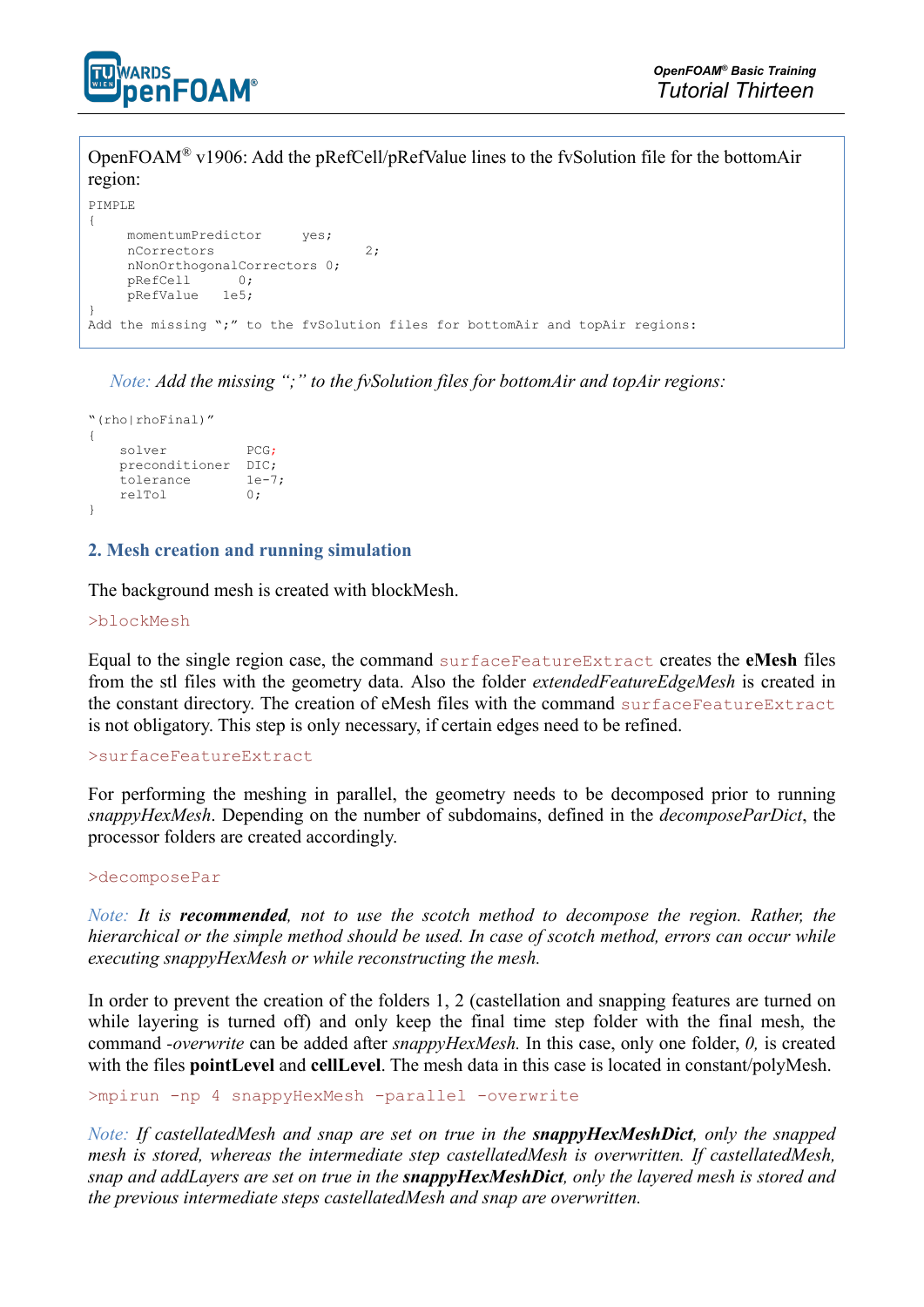

In this case only the steps *castellatedMesh* and *snap* are set to *true*, as these steps are applied to the whole mesh. The following command reconstructs the final mesh:

>reconstructParMesh -constant

After running the command reconstructParMesh, the following message appears in the terminal window, which can be ignored:

*This is an experimental tool, which tries to merge individual processor meshes back into one master mesh. ...*

*Not well tested & use at your own risk!*

After this step all the regions are meshed but the meshes are connected and needs to be split. In the meshing step each region cells are marked with a flag and this flag will be used in the next step to split the mesh. Mesh regions can be split using the following command which split the mesh based on the flagged cellZones and overwrite the old meshes in the polyMesh directories in the region folders (if any exist):

>splitMeshRegions -cellZones -overwrite

With the mesh ready, the next step is to apply appropriate field values to each region, according to the *changeDictionaryDict*. This command needs to be repeated for each region, with the name of the region specified after the prefix '–region'.

>changeDictionary -region heater … >changeDictionary -region topAir

Now the solver chtMultiRegionFoam is ready to be run.

>chtMultiRegionFoam

*Note: chtMultiRegionFoam can also be run on several processors.* **3. Post-processing**

The results need to be converted to VTK files for each region with flag -region.

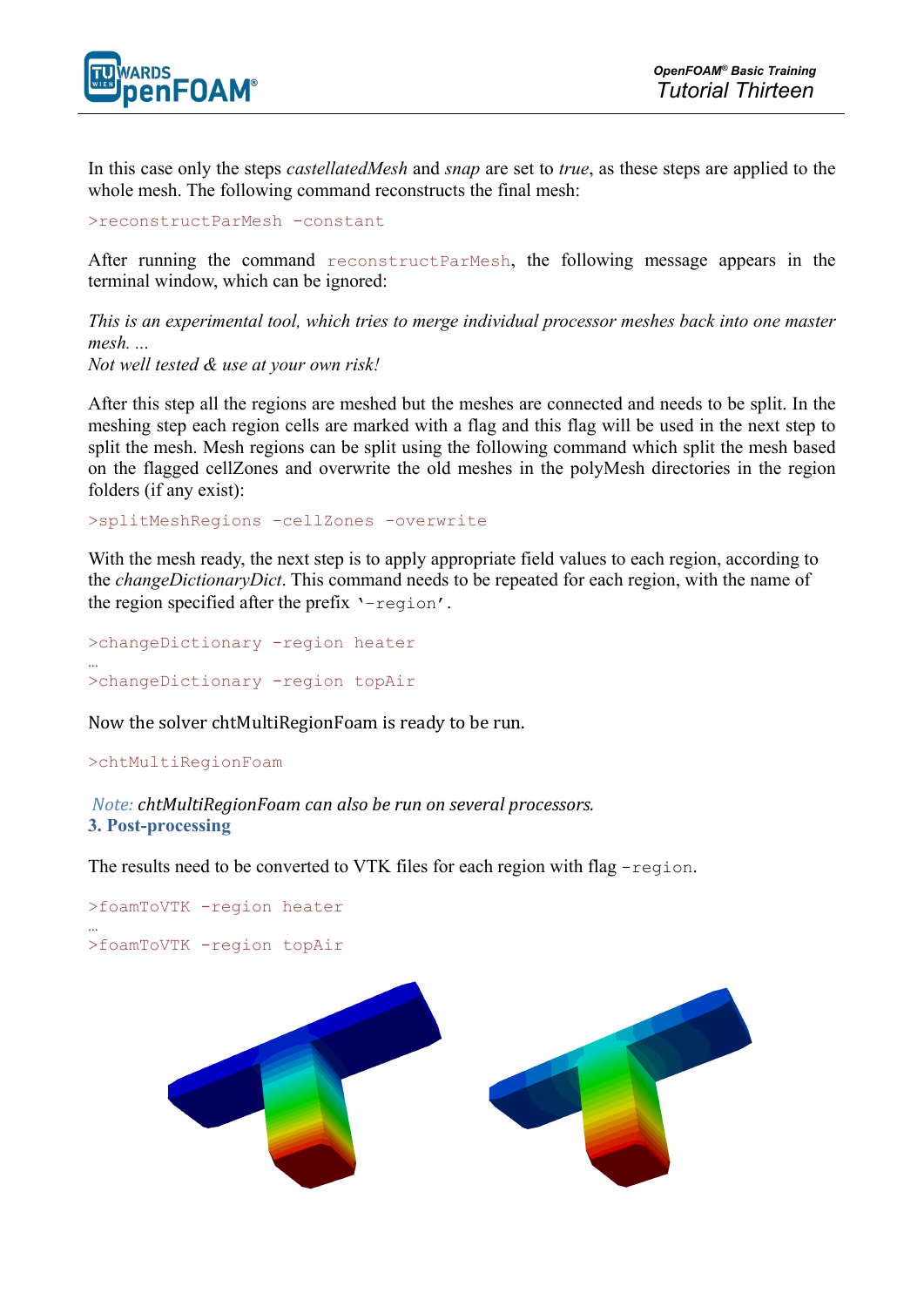

# Temperature profile of heater region at time 15s and 75s



Temperature profile of entire mesh at time 15s and 75s<br>  $\text{Temperature (K)}$